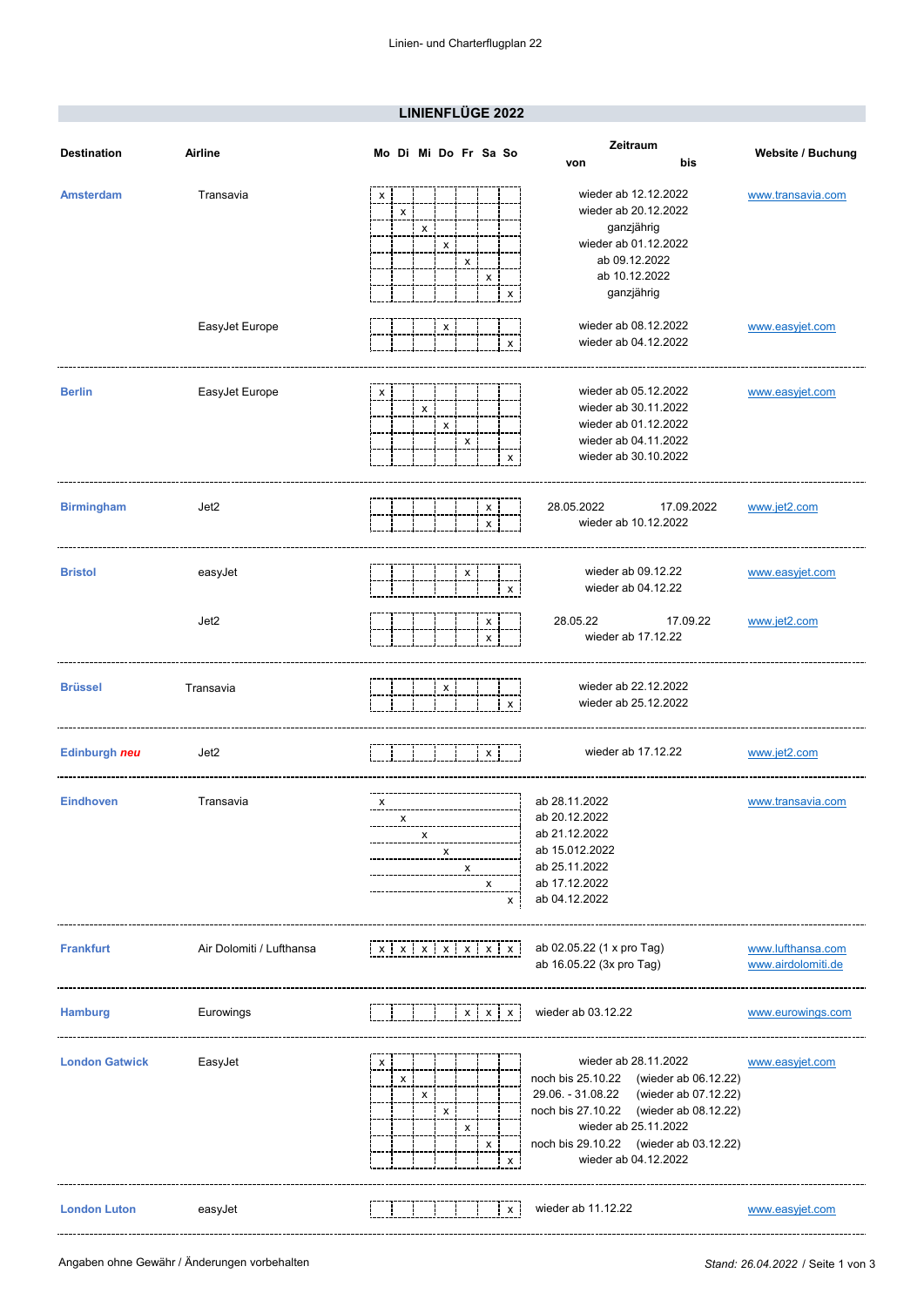## Linien- und Charterflugplan 22

| <b>London Stansted</b> | Jet2      |                           | х |   |              |   |                                        | 20.12.2022<br>03.01.2023<br>wieder ab 08.01.2023                                                                     | www.jet2.com      |
|------------------------|-----------|---------------------------|---|---|--------------|---|----------------------------------------|----------------------------------------------------------------------------------------------------------------------|-------------------|
| <b>Manchester</b>      | easyJet   |                           |   |   |              |   | $\times$                               | wieder ab 04.12.2022                                                                                                 | www.easyjet.com   |
|                        | Jet2 neu  |                           | x | x |              |   | $\times$<br>x                          | 01.06.2022<br>14.09.2022<br>28.05.2022<br>17.09.2022<br>wieder ab 17.12, bzw. 20.12.22                               | www.jet2.com      |
| <b>Rotterdam</b>       | Transavia | $\boldsymbol{\mathsf{x}}$ | х | x | $\mathsf{x}$ | X | $\times$<br>$\times$                   | ab 19.12.2022<br>ab 27.12.2022<br>ab 28.12.2022<br>ab 22.12.2022<br>ab 16.12.20122<br>ab 17.12.2022<br>ab 18.12.2022 | www.transavia.com |
| Wien                   | Austrian  |                           |   |   |              |   | $x \mid x \mid x \mid x \mid x \mid x$ | ganzjährig (bis zu 3 x pro Tag)                                                                                      | www.austrian.com  |